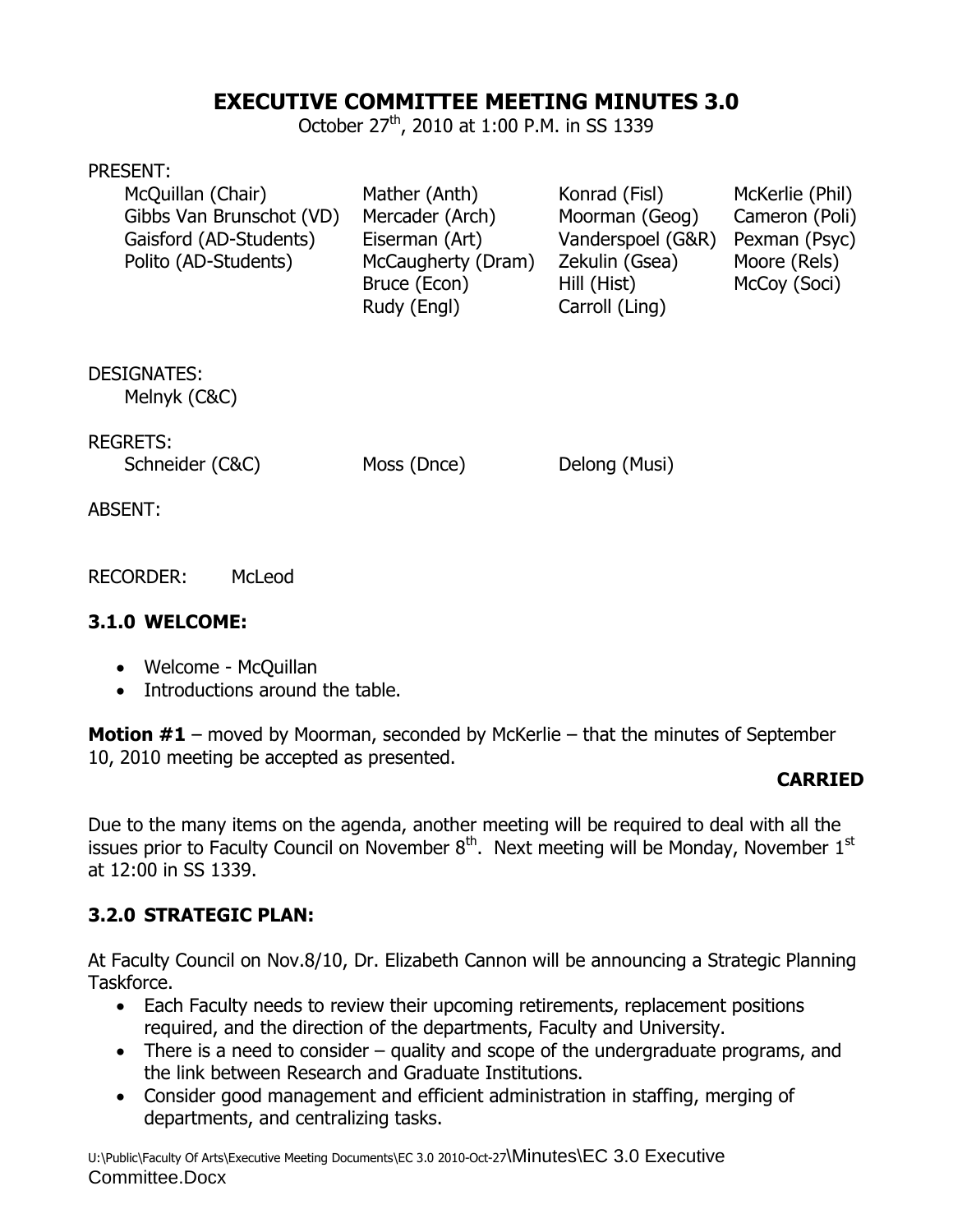**Motion #2** – moved by Pexman, seconded by Vanderspoel – that the Executive Committee of the Faculty of Arts approves and recommends to Faculty Council the establishment of a "Strategic Planning Committee" composed as follows:

Dean of the Faculty (who shall chair the committee)

- Vice Dean of the Faculty
- Three members of faculty, holding continuing appointments, to be elected by Faculty Council
- One member of faculty, holding a continuing appointment, appointed by the Dean
- One member of full-time staff elected by Faculty Council
- One undergraduate student in the Faculty of Arts appointed by the Students' Union
- One graduate student enrolled in a graduate program in the Faculty of Arts appointed by the Graduate Students' Association

The committee will bring a final report to Faculty Council for approval no later than May 15, 2011.

# **CARRIED**

# **3.3.0 CURRICULUM & ACADEMIC REVIEW COMMITTEE: (Gaisford)**

**Motion #3:** Moved by Moorman, seconded by McCoy, that Subject to adequate new resources being made available, the Executive Committee of the Faculty of Arts approves in principle the proposed Bachelor of Planning degree, which would be jointly offered by the Faculty of Environmental Design and the Faculty of Arts.

### **CARRIED**

Background: The Academic Review and Program Committee of the former Faculty of Social Sciences approved this program in principle in Winter 2010 and the Curriculum and Academic Review Committee of the new Faculty of Arts gave unanimous approval in principle in its meeting on October 21, 2010.

Documentation: Please refer to the electronic document entitled "Bachelor of Planning proposal." An overview of the tentative structure of the program is found toward the end of the document and the covering letters and information is at the beginning. (As well as seeking Committee approval in principle, the comments and suggestions on program details by individual Committee members can be provided off-line.)

**Motion 4:** Moved by Eiserman, seconded by Cameron, that

Executive Council of the Faculty of Arts endorses the program and procedural changes that have been made and approved to the Bachelor of Arts in Art History and supports reopening admissions to the program.

# **CARRIED**

Background: In March 2010, the Faculty Council of the former Faculty of Fine Arts approved program changes to streamline the BA in Art History and recommended re-opening admissions to the program. In April 2010, the Program Coordination Committee (PCC)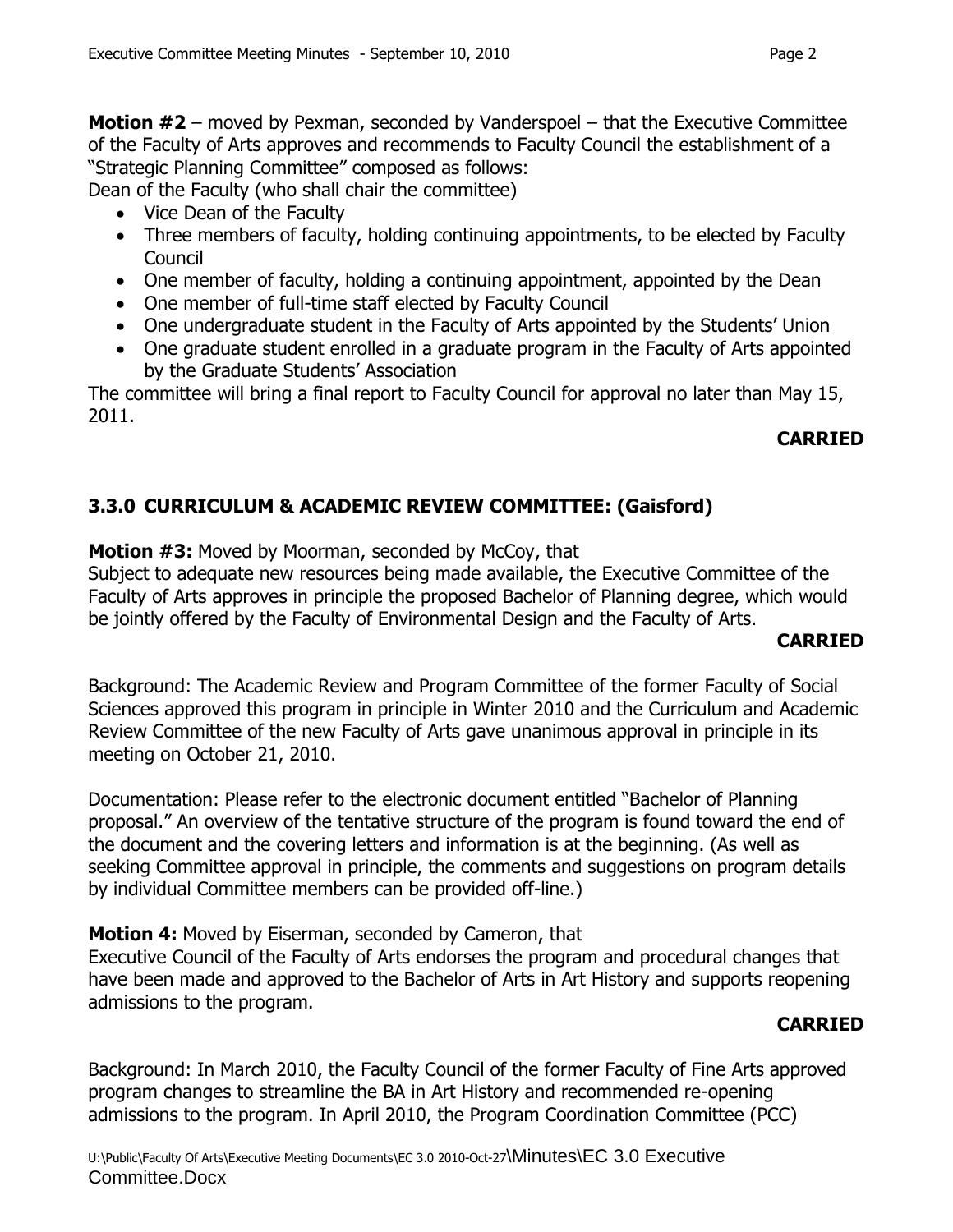approved the program changes for the BA in Art History, but the Academic Planning Committee deferred deciding on re-opening admissions to the program pending faculty amalgamation and receiving additional information. The Curriculum and Academic Review Committee of the Faculty of Arts unanimously approved a motion along the lines of Motion 2 at its meeting on October 26, 2010.

Documentation: Please refer to the following electronic documents:

- ARHI Draft APC Green Sheet
- ARHI Calendar Revisions v03
- ARHI Field of Study
- ARHI Draft Sustainability Plan v02

**Motion 5:** Moved by Moore, seconded by McCoy, that

Conditional on similar agreement from the Faculty of Education, the Executive Council of the Faculty of Arts approves allowing the multidisciplinary Bachelor of Arts in Communication and Culture to be combined with the Bachelor of Education in the context of the new "concurrent program" being implemented by the Faculty of Education.

## **CARRIED**

Background: The University of Calgary has already opened on-line applications for Fall 2011 admissions to the new concurrent program in education. Due to glitches in the consultation process, there will be some revision to the list of Arts degrees that can be combined with the Bachelor of Education in the coming weeks. Several Faculty of Arts degrees will have to be removed due structural conflicts and/or resource issues. Our multidisciplinary BA degree is not currently listed, but could be added. The Faculty of Science has included their BSc in Natural Sciences, which is their general degree.

The Curriculum and Academic Review Committee approved a motion along the lines of Motion 3 at its meeting on October 26, 2010.

Notes:

- Faculty Council of the Faculty of Arts has recommended renaming the BA in Communication and Culture. The recommended new name is the BA in Multidisciplinary Studies.
- For a program description of the BA in Communication and Culture, please see: http://www.ucalgary.ca/pubs/calendar/current/arts-4-47-1.html.

**Motion 6:** Moved by Moorman, seconded by McKerlie, that

Executive Council of the Faculty of Arts approves the changes to courses and programs in Latin American Studies as proposed in the accompanying documentation.

### **CARRIED**

Background: The Curriculum and Academic Review Committee approved a motion along the lines of Motion 4 at its meeting on October 26, 2010.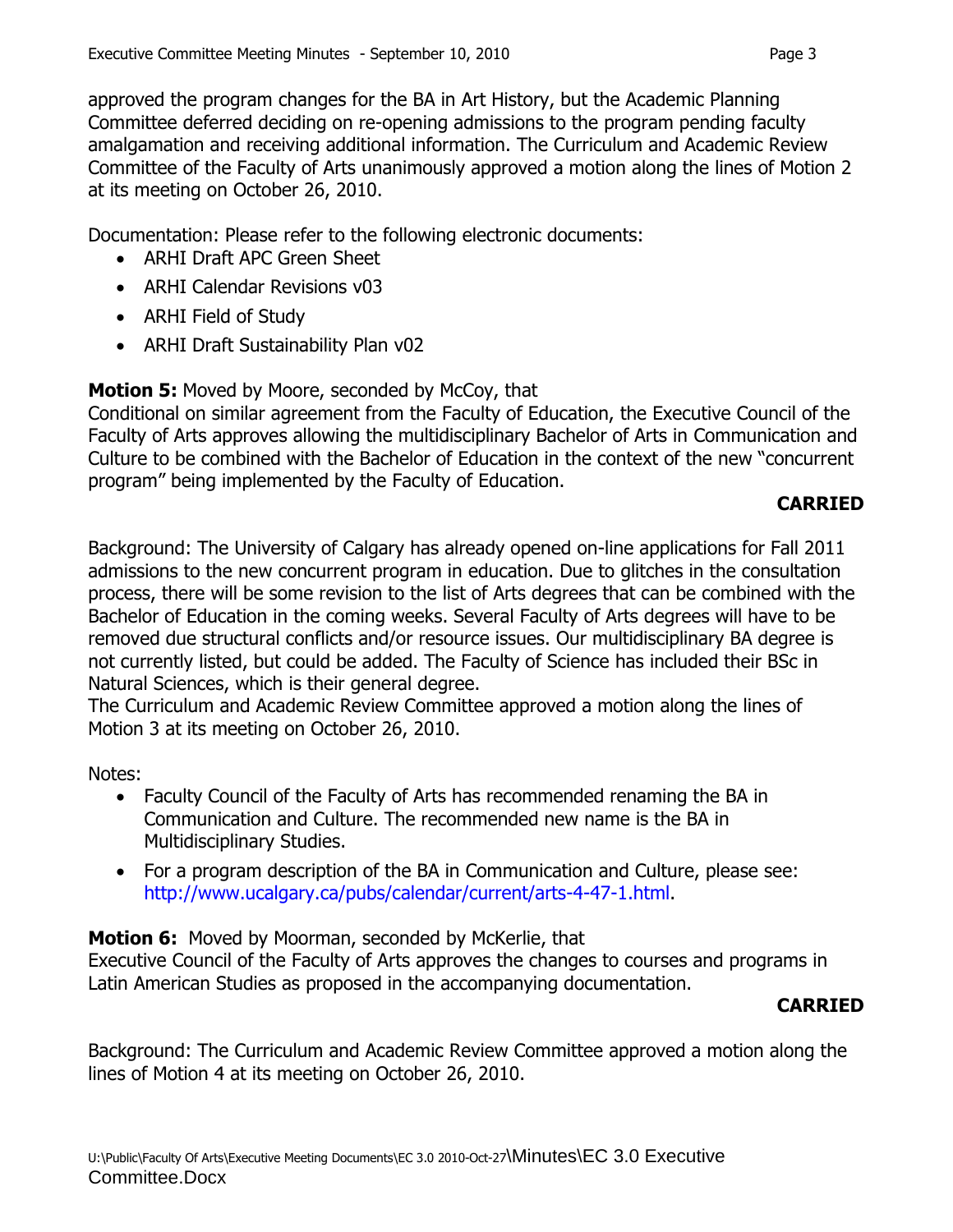Documentation: Please refer to the electronic document entitled "Latin American Studies Revisions".

## **3.4.0.ELECTION PROCEDURES: (McQuillan)**

#### **Motion 7:** Moved by Rudy, seconded by Moore, that

The Procedure for Nominations and Elections for Faculty Council Committees be accepted as follows:

- a) The Executive Committee will establish a sub-committee on nominations comprising five members elected by the full committee. The sub-committee will select its chair.
- b) The sub-committee on nominations will solicit candidates from across the faculty who are interested in serving on committees of Faculty Council. The sub-committee may choose to consult with department heads in order to identify suitable candidates
- c) The sub-committee will prepare a list of nominees for all open positions. The number of persons nominated may exceed the number of open positions. In compiling the list, the sub-committee will pay due attention to the diversity of the faculty in terms of gender, rank, and field of specialization. The list of nominees will be distributed to all voting members of Faculty Council
- d) For one week following the publication of the slate of nominees, the sub-committee will accept additional nominations. Such nominations must be signed by three voting members of Faculty Council, be accompanied by a short biography of the candidate, and a written indication from the nominee that s/he is willing to serve if elected.
- e) The final slate of nominees will be presented to Executive Council for approval prior to the election. Additional nominees may be added to the slate only if supported by a majority of the members attending the meeting.
- f) An electronic ballot will be sent to all voting members of Faculty Council on the Monday following approval of the nominations by the Executive Committee. The polls will remain open until Friday at 4 pm of that same week. The names of the successful candidates will be reported on the website of the Faculty of Arts as soon as possible following the conclusion of the election and circulated with the agenda for the next regular meeting of Faculty Council.

#### **CARRIED**

#### **3.5.0.OTHER BUSINESS:**

### **3.5.1 GUIDELINES FOR GRANTING CREDIT: (Gibbs Van Brunschot)**

- Motion presented is to combine the four faculties' policies (if there were any in place) into one policy for the Faculty of Arts.
- This would not be retro, but only carried forward from where the former policy existed.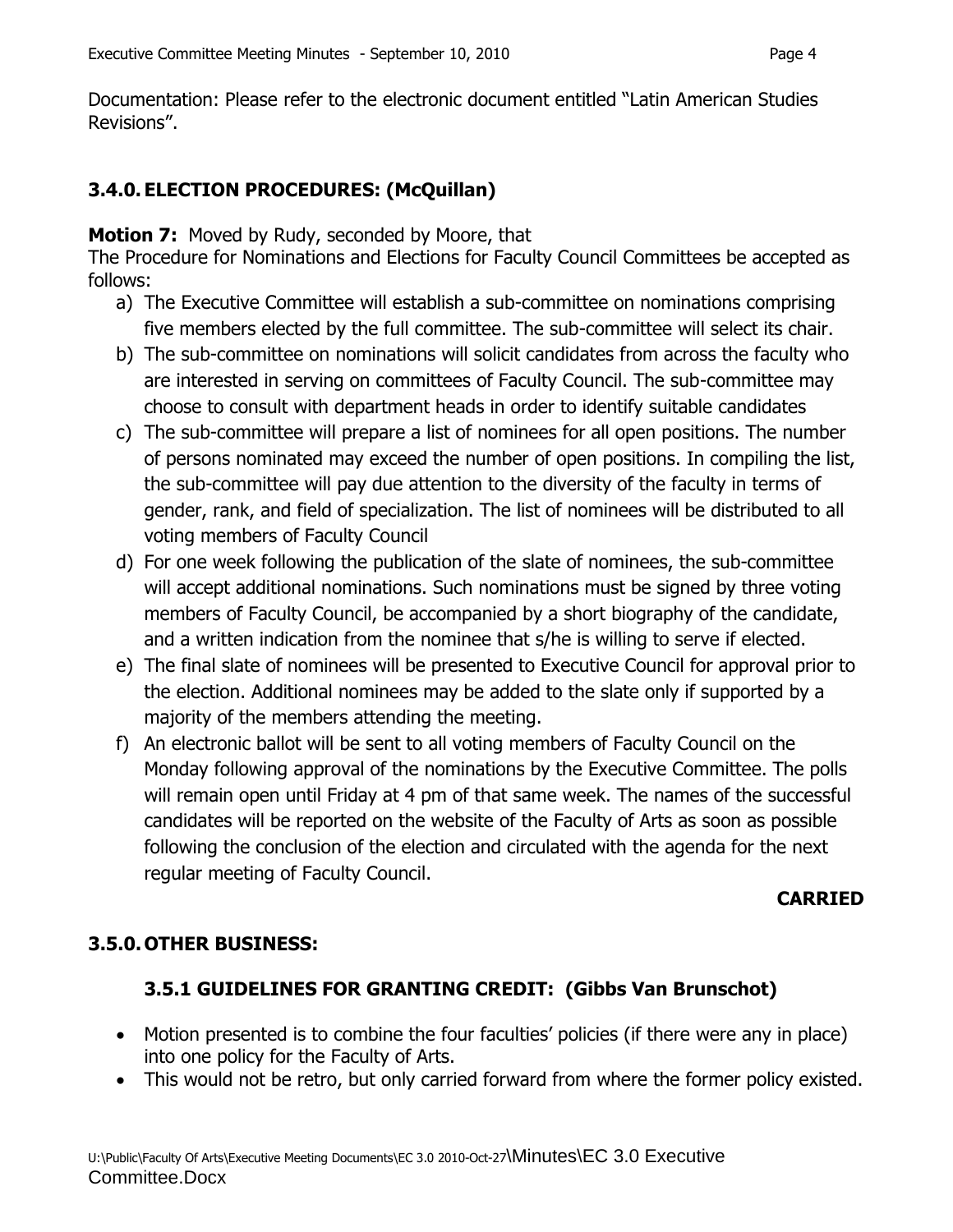**Motion 8:** Moved by Hill, seconded by Pexman, that the Faculty of Arts Executive Committee approve the "Guidelines for Granting Credit for Required Independent Study Courses".

In the Faculty of Arts, for **undergraduate** courses, the contribution that will be calculated toward an individual's teaching load will be as follows:

- For a course offered to students on a volunteer basis (courses which are optional to the student's program) – no teaching load credit. However, this contribution will be taken into account in the head's merit recommendation at FPC time.
- For a course that is mandatory for undergraduate program completion (such as for honours programs), and which has been approved by the Head or delegate of the faculty member's home department – the supervisor of a half course independent study will receive 1/10 half course credit (a full course project would be given 1/5 credit). These credits will accumulate until at least one half course equivalent is reached.
- Normally the teaching load reduction will be used in the year following the year in which the half-course credit is earned, and may not be combined with other load reductions in such a manner that would lead to a total course reduction of over 50% for any given year.

For all **graduate** reading/project courses offered on an individual basis to students (including theses and dissertations which appear on student's transcripts as courses) – no teaching load credit will be given. Successful supervision to completion of Masters and Doctoral students will be taken into account in the head's merit recommendation at FPC time.

\*These guidelines do not apply to one-on-one instruction in the Department of Music, which are covered by a separate letter of understanding in the Collective Agreement.

**Motion to table to next meeting:** Moved by Moorman, seconded by Gibbs Van Brunschot. **TABLED**

# **NEXT MEETING:**

Next Executive Meeting – November 1, 2010 in SS 1339.

**Motion 9:** Moved by Moorman, that the meeting be adjourned.

Meeting Adjourned – 2:00